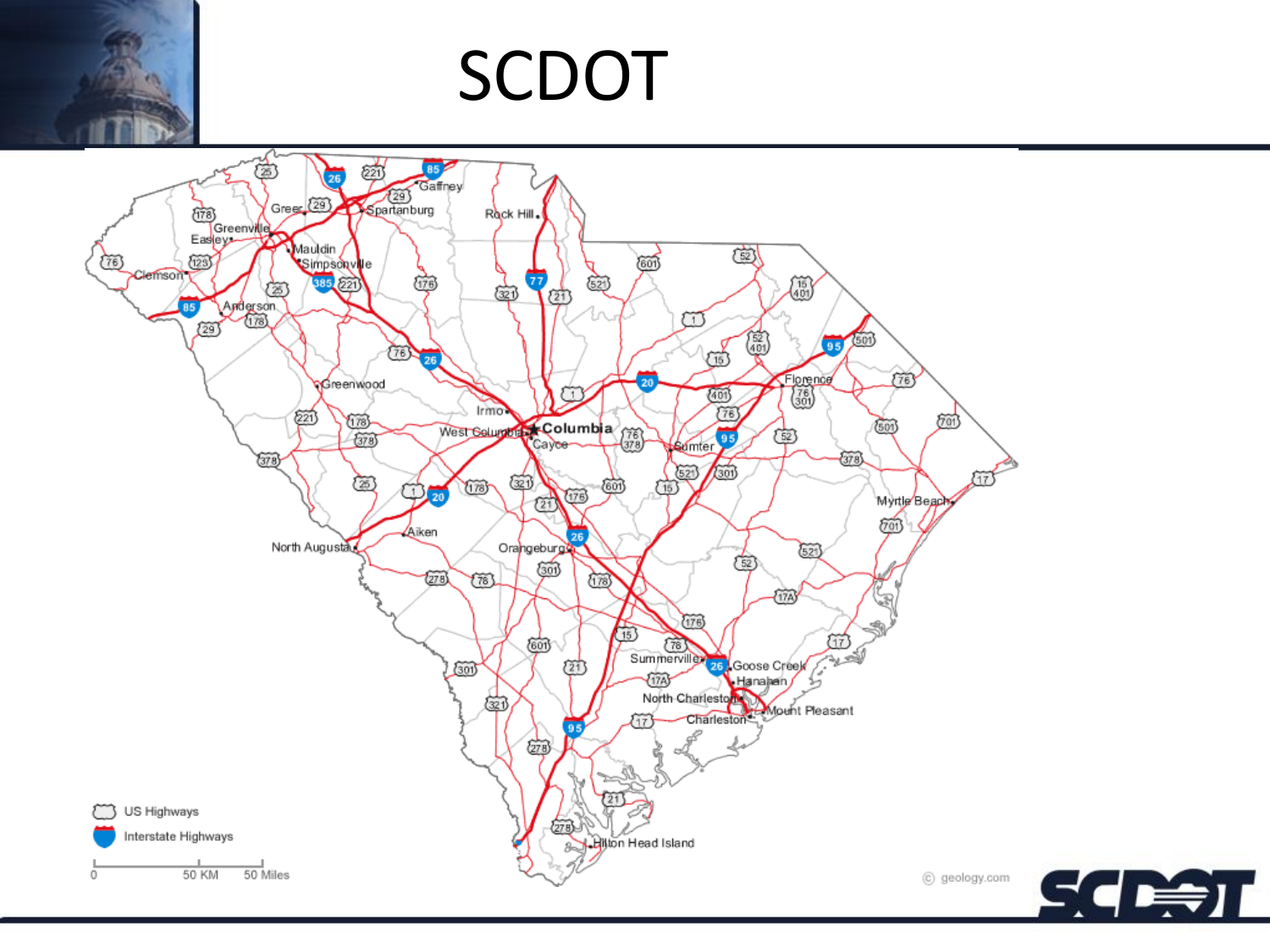SCDOT

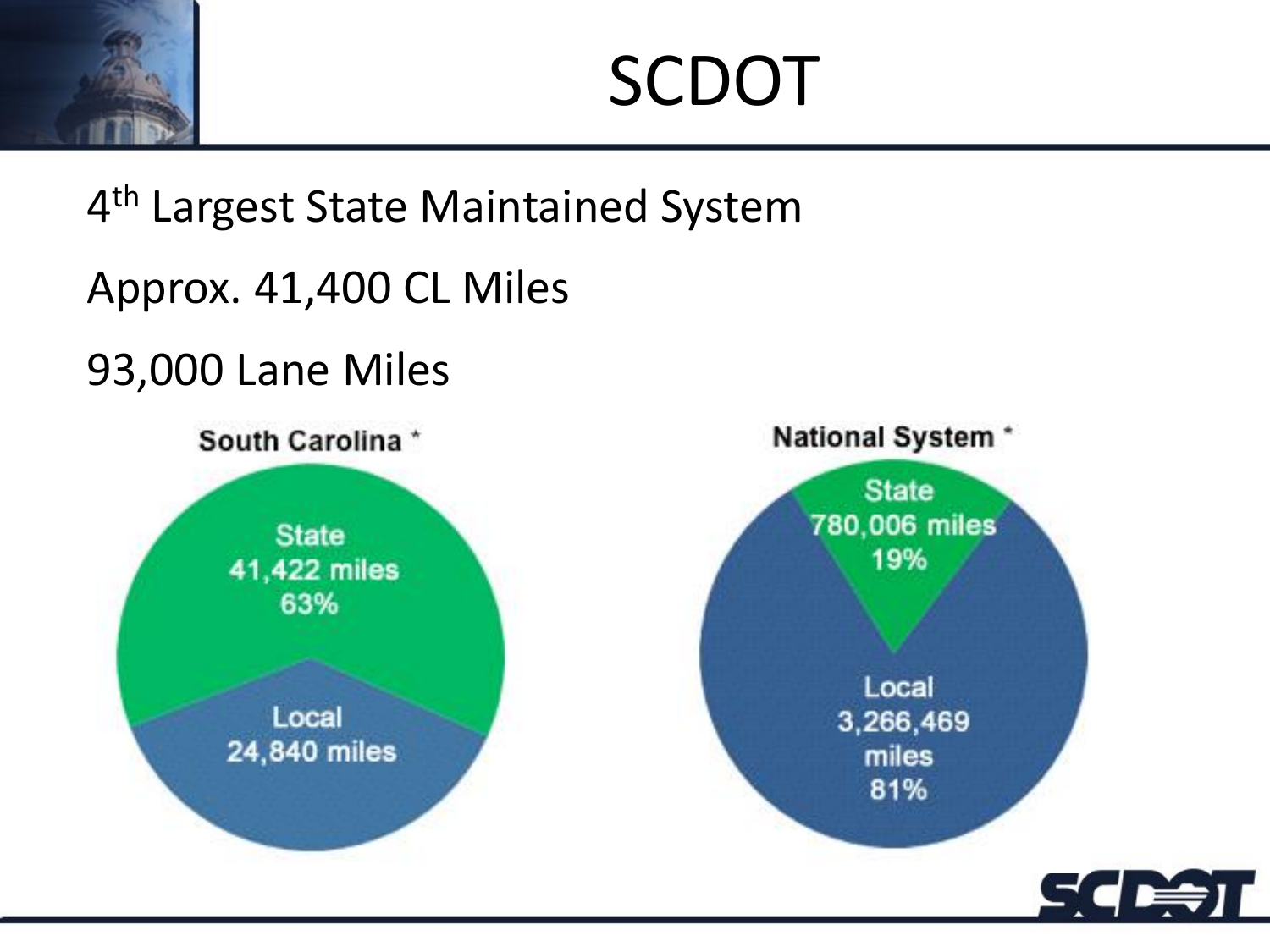# *System Mileage in S.C.*

| <b>Type of System</b>               | Mileage              | <b>Lane Miles</b> |
|-------------------------------------|----------------------|-------------------|
| Interstate                          | 851                  | 3,796             |
| Primary                             | 9,471                | 23,867            |
| <b>Federal Aid</b><br>Secondary     | 10,271               | 21,110            |
| <b>Non Federal Aid</b><br>Secondary | 20,828<br><b>50%</b> | 41,769            |
| Total                               | 41,421               | 90,542            |

**South Carolina Highways: the 4th largest State-maintained system in the nation**

Source: Road Inventory Management System (RIMS) as of June 30, 2013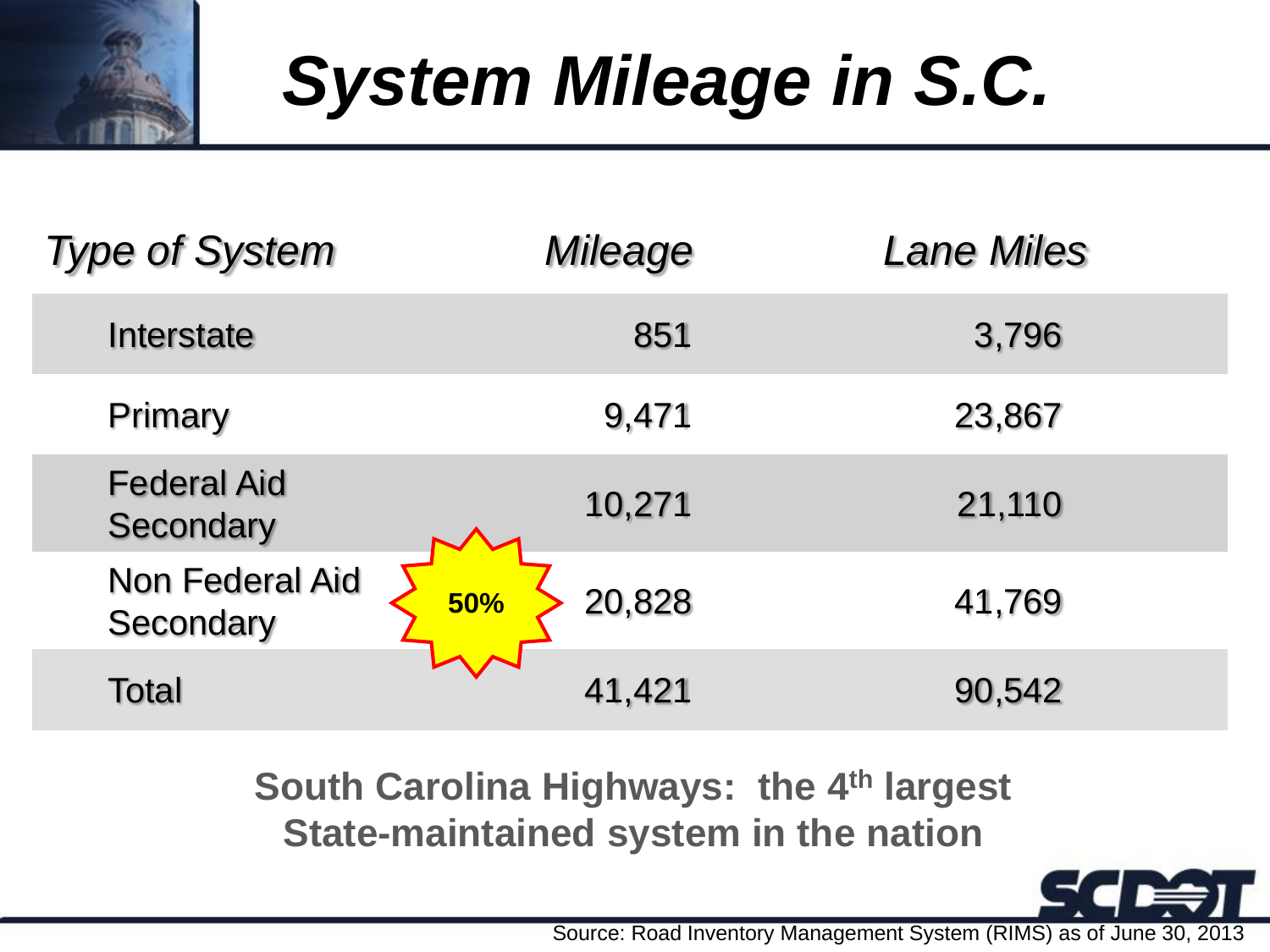### 3 rd Lowest Gas Tax 16.75 cents/gallon Same as 1987

**SC Highway Funding Sources** All Programs Combined (SCDOT, state portion of C-Fund, and SCTIB)



### **Highway Funding Sources National Average for DOT's**

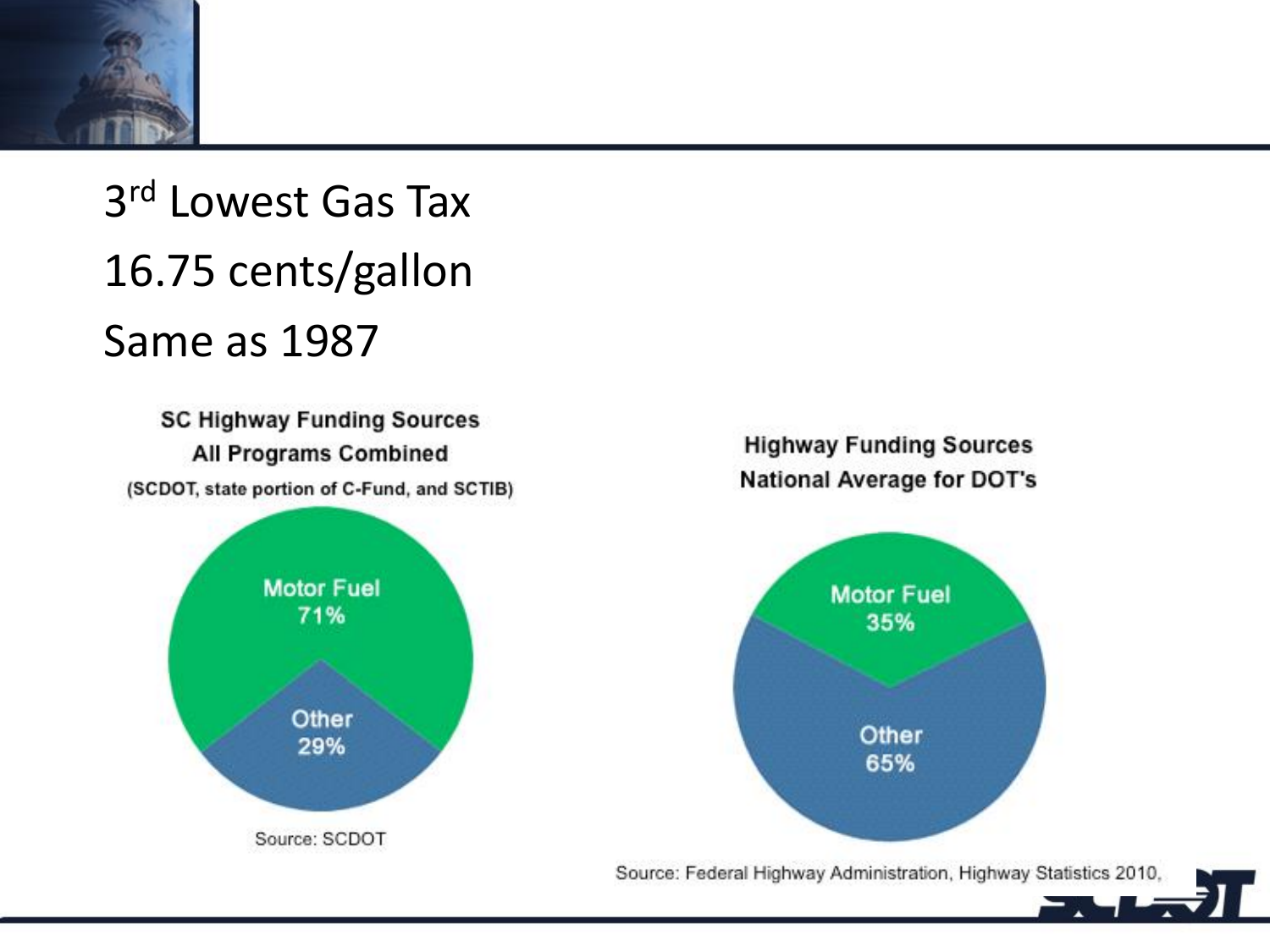### Population vs. Budget



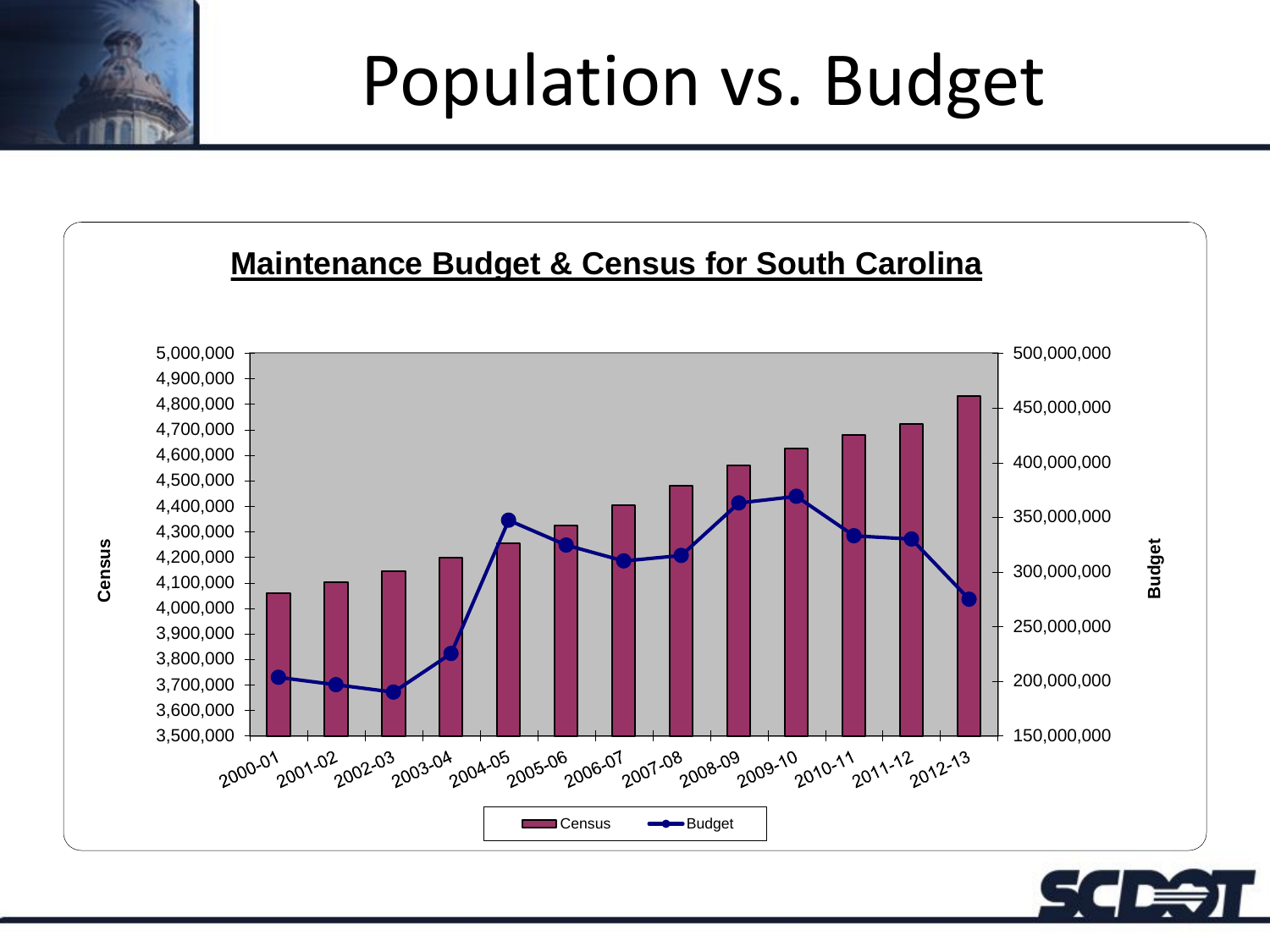### **2016 \$344.8 Million State Maintenance Program**

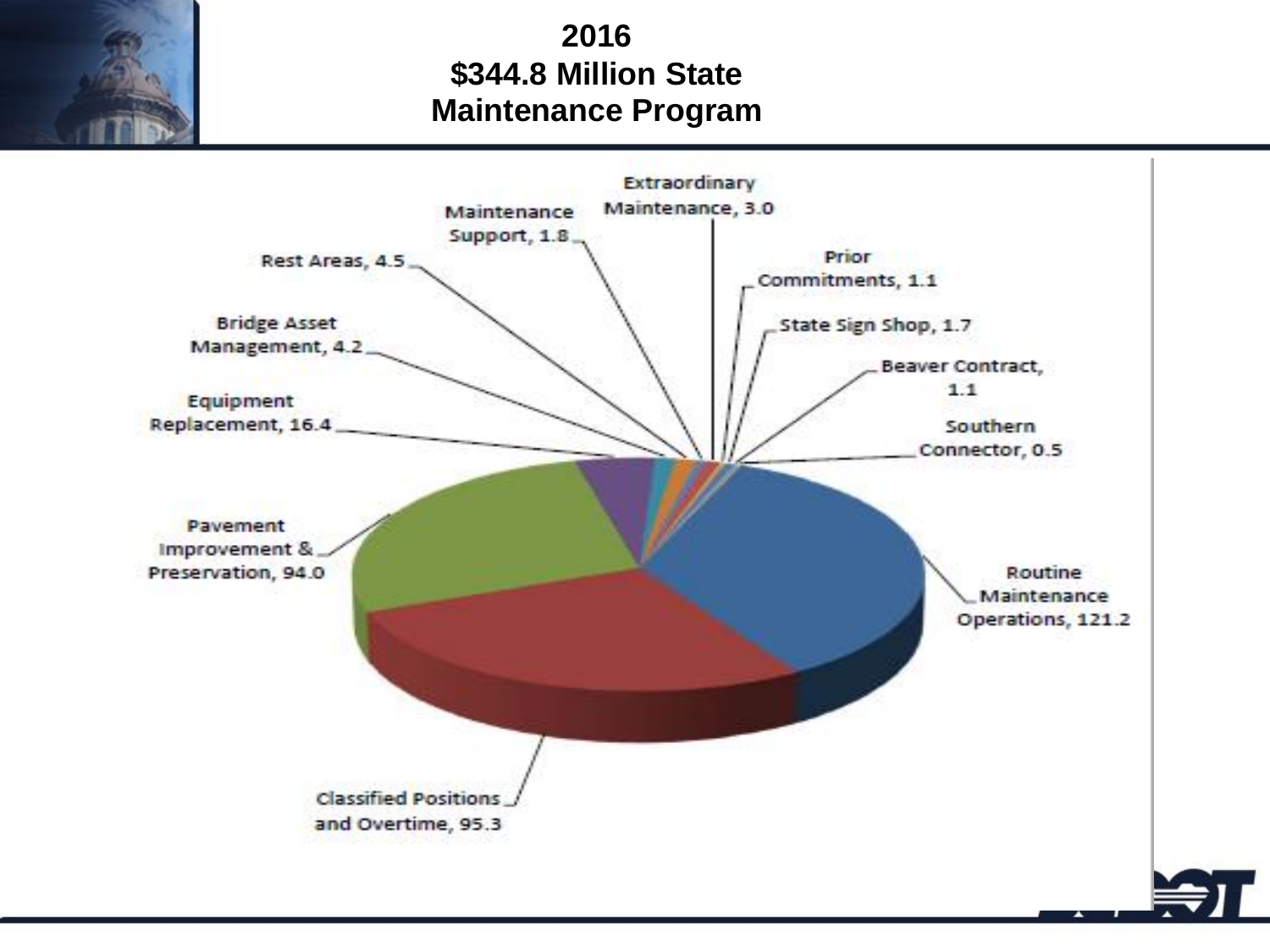

### *Routine Maintenance Accomplishments*

- 570,000 potholes patched (38,000 tons of asphalt)
- 3,541 encroachment permits processed
- 345,000 roadside acres mowed
- 8,400 miles of shoulder/ditch re-graded
- 42,000 fallen or hazardous trees removed
- 312,000 signs repaired or replaced
- 5,000,000 pounds of litter and carcasses

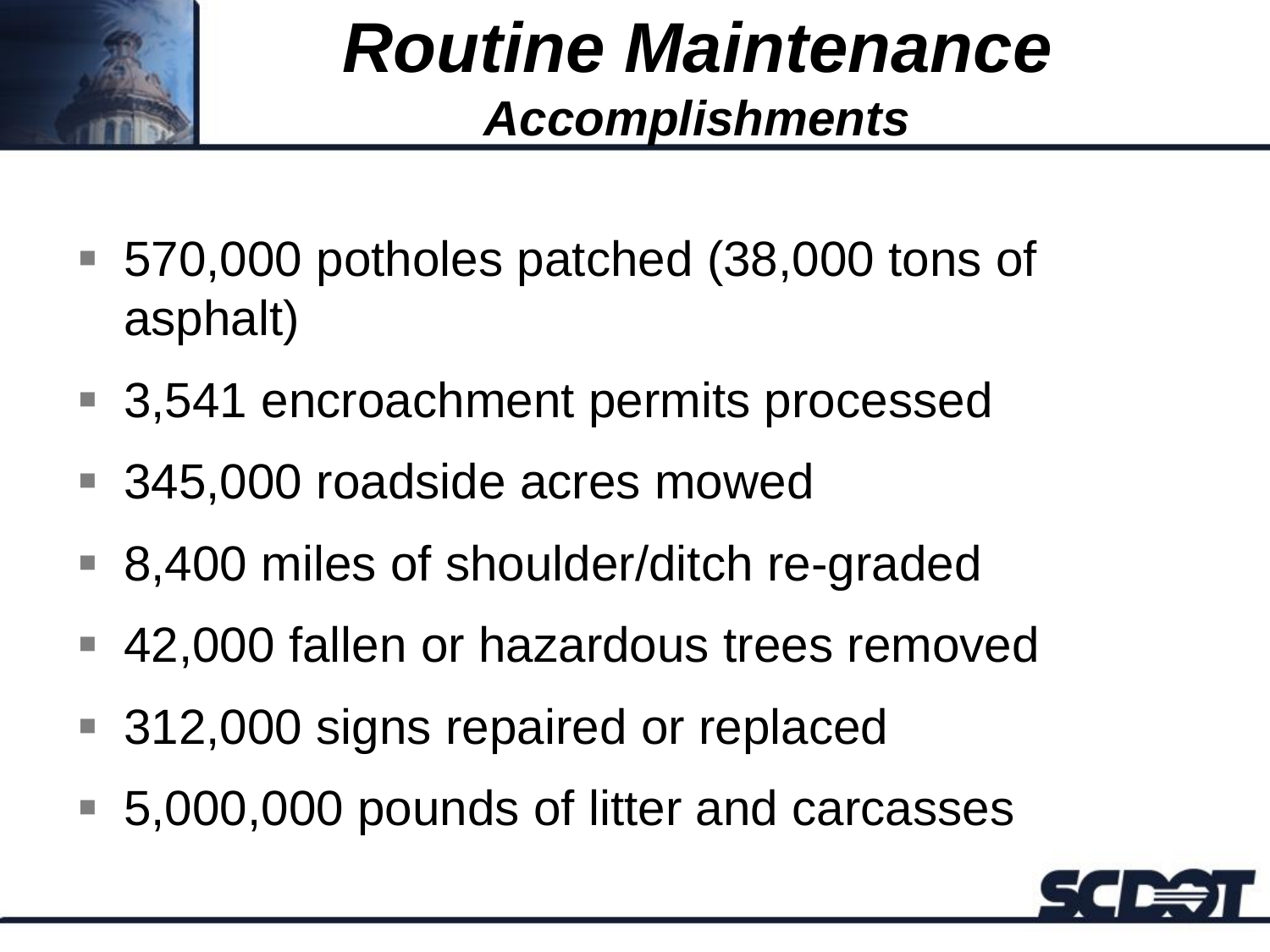## **Other Federal Funding**

- \$160.4 Million for Pavement Improvement
	- 18% preservation
- \$7 Million for Guardrail
	- \$3 Million Interstate
	- \$4 Million Non Interstate
- \$2 Million for Cable Rail
- \$7.6 Million for Traffic Signal Replacement
- \$177 Million Total Federal Funding

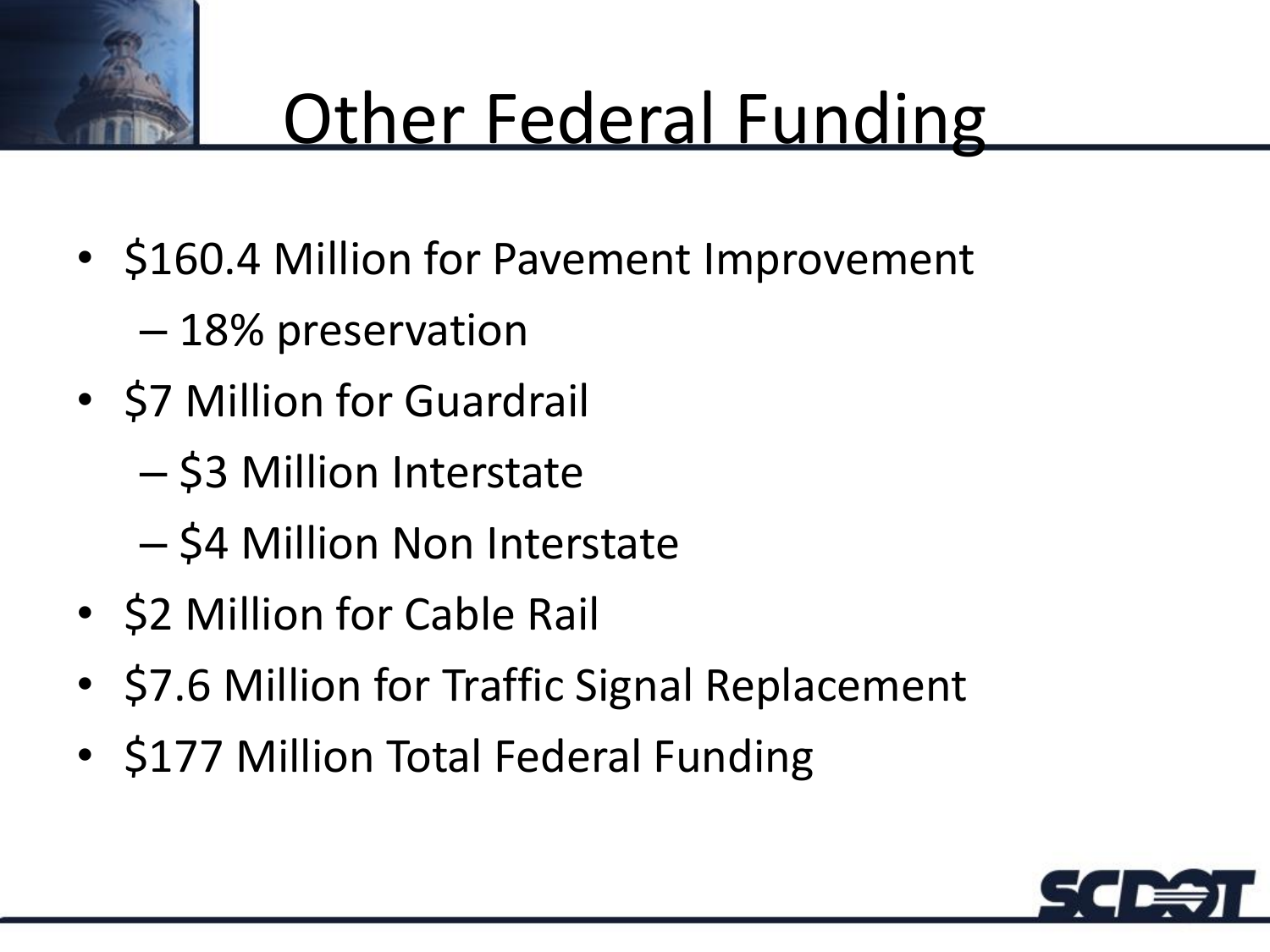### 7 Districts

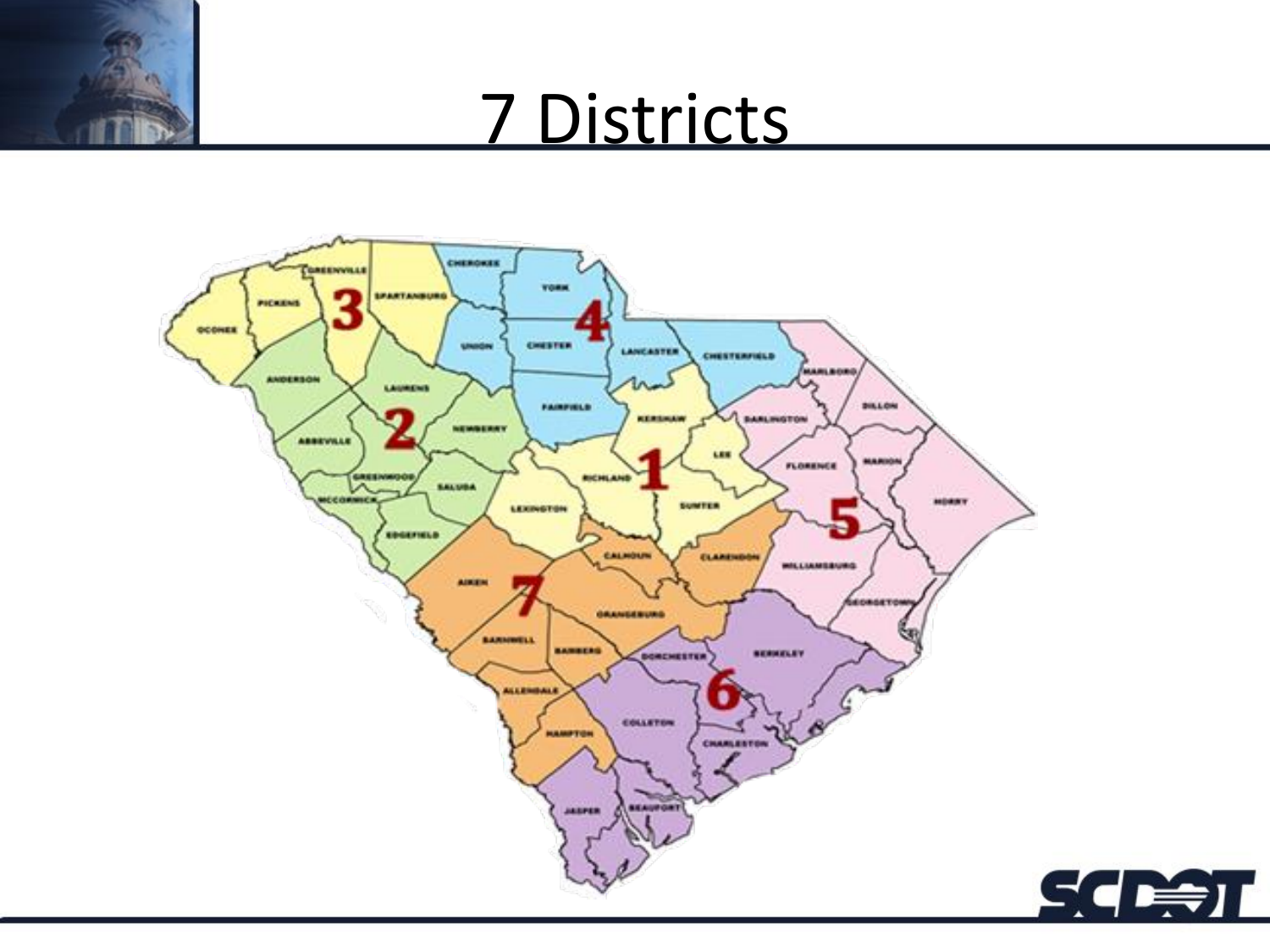## **Organization**

- Director of Maintenance
	- Policy
	- Budget
- Districts
	- 7 Districts
	- District Engineering Administrator
	- District Maintenance Engineer
- Counties
	- 4 to 9 Counties per District
	- Resident Maintenance Engineer

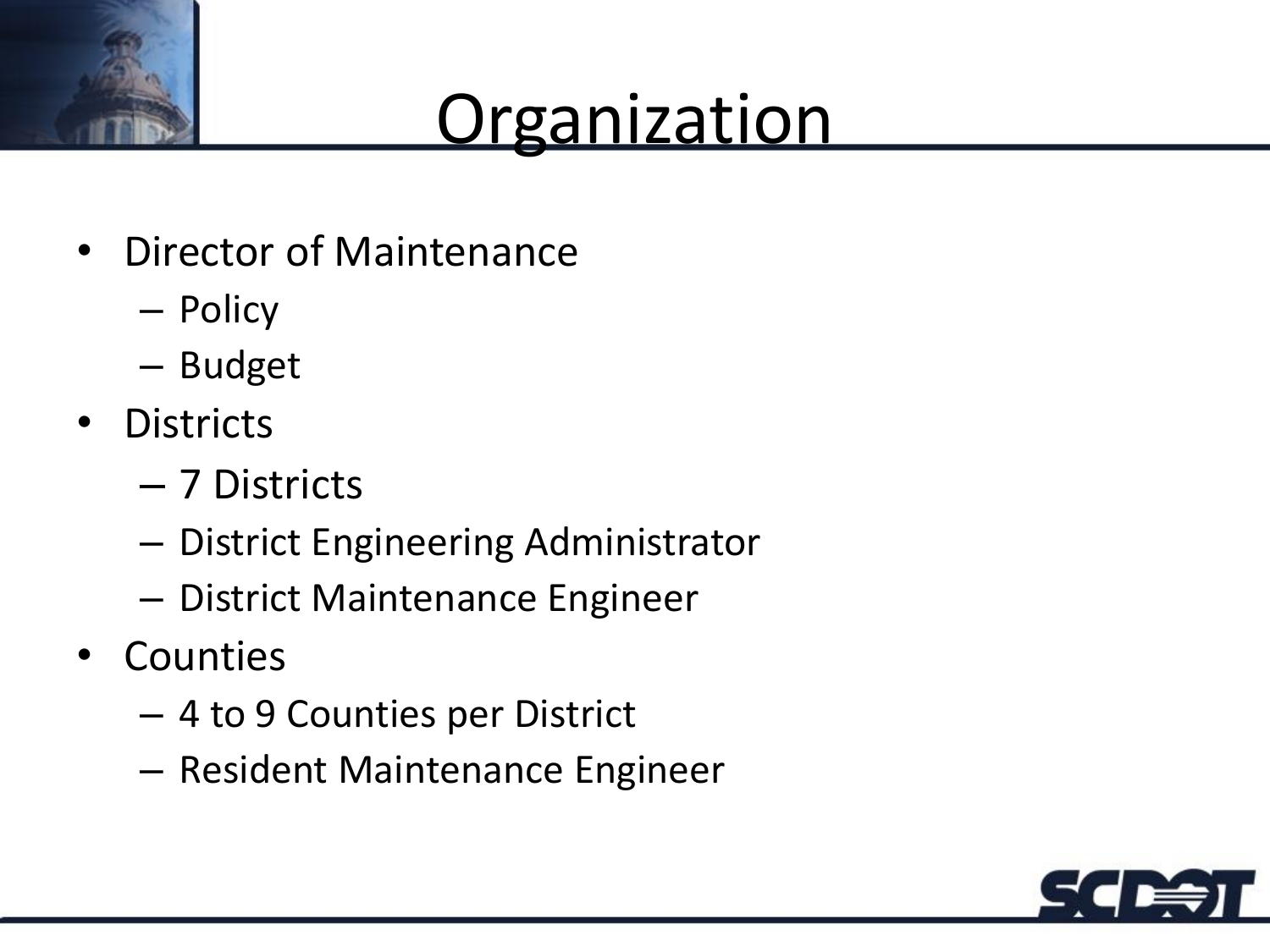

### **Weaknesses**

- Turnover
	- Road Maintenance Workers
	- Increased Entry Wage
- Safety
	- Some Improvement
	- Performance Based Inspection/ QMT
- Funding
	- Gas Tax
	- No Increase since 1987
- Productivity
	- Production Goals
	- Monitoring